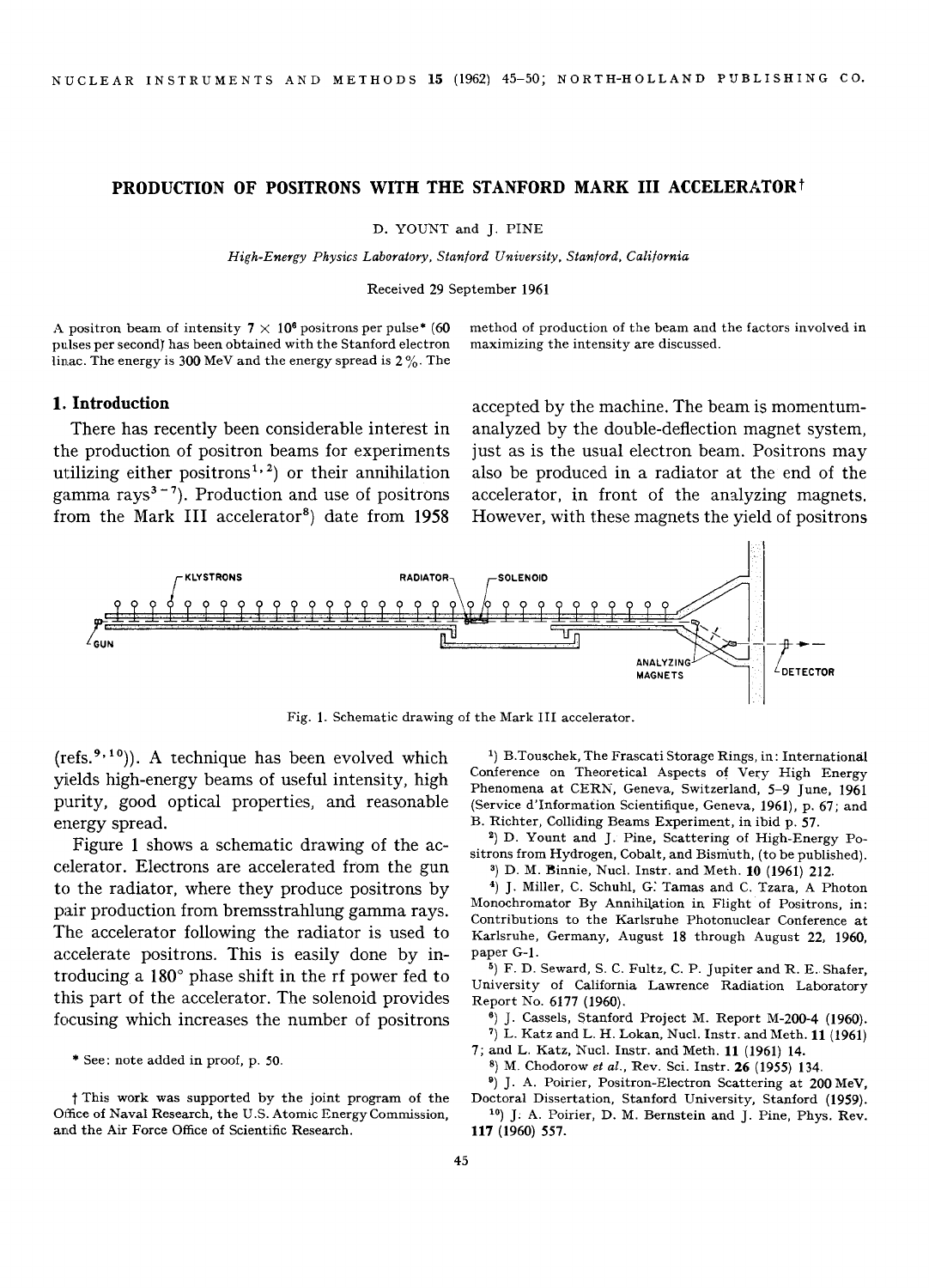and the purity and optical properties of the beam, are inferior.

In the positron-acceleration technique, the maximum beam intensity is obtained by accelerating the relatively large number of lowenergy positrons produced at shower maximum in a thick radiator. These positrons emerge from the radiator with energy  $\sim E_c$ , the critical energy for the radiator material. We assume throughout that the incident electron energy  $E^-$  and the final positron energy (after acceleration)  $E^+$  are much greater than  $E_c$ . We will also assume that  $E^+$  corresponds to full use of the accelerator downstream of the radiator. (Lower positron energy may be obtained by turning off klystrons, or phasing them so as to decelerate. A moderate reduction in beam intensity results from this procedure.)

## **2. Radiator Material**

Using very crude approximations to the results of shower theory, it can be shown that the atomic number  $(Z)$  of the radiator material should be as high as is convenient. We consider, for a given incident electron energy, a radiator of thickness such that the shower reaches its maximum multiplicity of positrons and electrons. Three factors must be considered: the total number of positrons emerging from the radiator, their energy distribution, and their angular distribution.

The differential energy spectrum of the emerging positrons is roughly proportional to  $(E + E_c)^{-2}$ for  $E_c \leq E \leq E^-$ , where E is the positron ener $gy<sup>11</sup>$ ). Below  $E<sub>e</sub>$  ionization loss and, to some extent, multiple scattering limit further rise of the differential intensity. The total number of positrons is thus approximately proportional to  $1/E_c$ , and the majority of the positrons have energy  $\sim E_c$ . The radiator material is important, since  $E_c$  is closely proportional to *1/Z.* 

The angular distribution of the positrons must also be considered. Except for a logarithmic dependence on *E,* the accelerator accepts all positrons with transverse momentum  $E\theta_i$  less than some limiting value. This result is implicit in eq.  $(2)$ , section 5. On the other hand, the angular distribution of emerging positrons is characteristic of multiple scattering in a thickness  $\sim 1$  radiation

length for  $E \ge E_c$ . The multiple scattering will thus introduce a root mean square transverse momentum  $\sim 20$  MeV/c independent of E, so long as the mean scattering angle is  $\leq 1$  radian ( $E \geq 20$ MeV). This transverse momentum is much greater than that which can be accepted by the accelerator. Thus, the probability of acceleration is



Fig. 2. Positron beam energy spectra. The solid line is for zero solenoid current; the dashed line is with solenoid current adjusted for maximum intensity. The spectra are normalized to equal height. The difference in shape may not be significant, owing to the difficulty in maintaining various accelerator parameters constant. An approximate resolution function, determined by the analyzing magnets, is shown by the trapezoid. The radiator was 2.5 radiation lengths of copper, critical energy 22 MeV; the electron energy  $E^- \approx 350 \,\text{MeV}$ ; the positron-accelerating part of the linac was set for an energy gain of  $300 + 10$  MeV. The low energy tail is normal for either electrons or positrons and results from imperfect acceleration of some of the beam.

approximately independent of E for  $E \ge 20$  MeV. owing to the properties of the accelerator and the multiple scattering. The differential energy spectrum then is the dominant factor, and the low energy positrons are the most important. Figure 2 shows results which confirm this conclusion. A copper radiator 2.5 radiation lengths thick was located as shown in fig. 1. The low value of  $E^-$  is due to the fact that the recent 100 foot addition to the front end of the accelerator had not yet been completed.

<sup>11)</sup> B. Rossi, High Energy Particles (Prentice-Itall, New York, 1952) Ch. 5; and H. J. Bhaba and S. K. Chakrabarty, Phys. Rev. 74 (1948) 1352.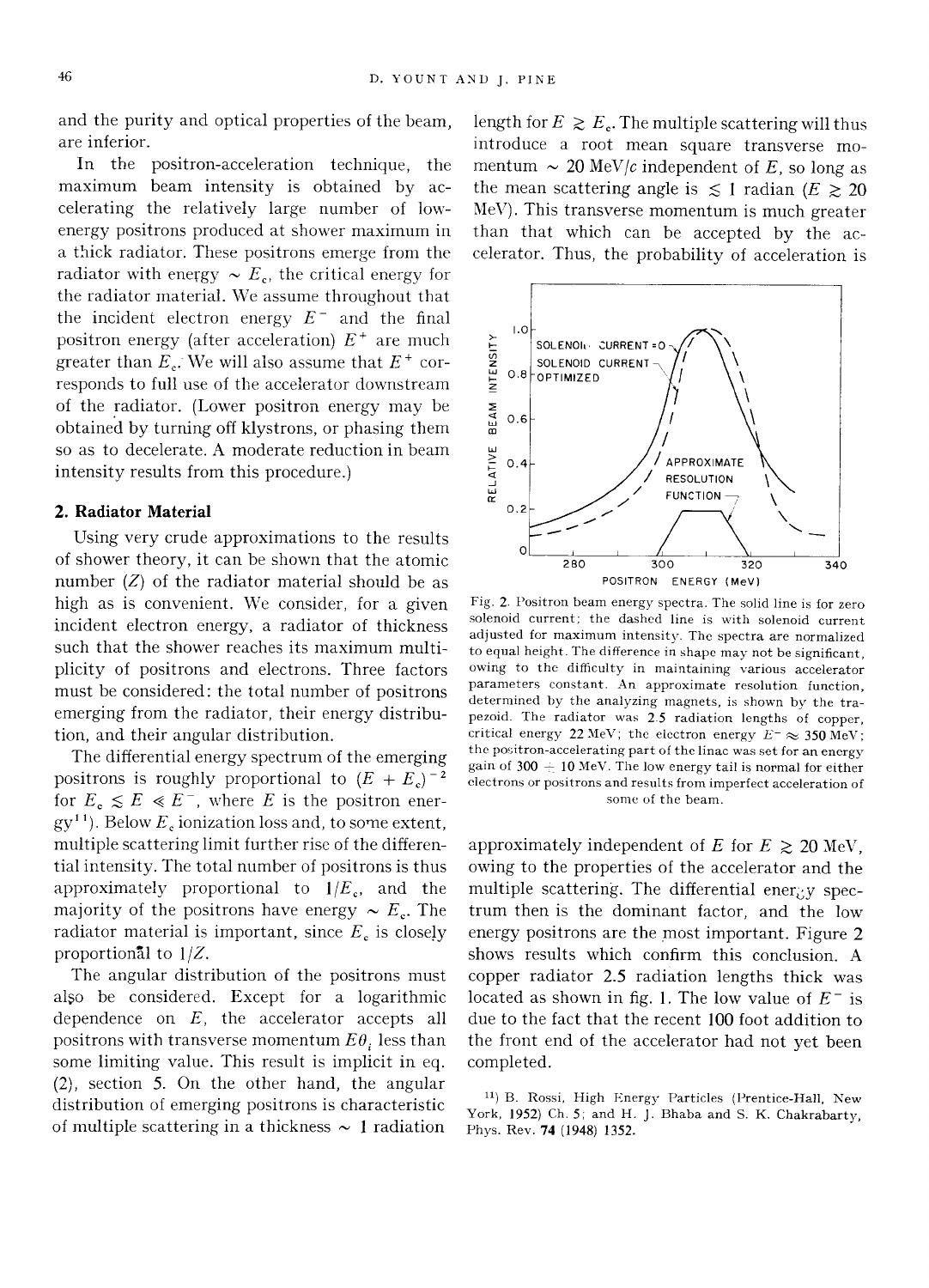The preceding discussion indicates that the maximum positron beam intensity should be proportional to Z. However, for  $Z \ge 30$ ,  $E_c$  is  $\leq$  20 MeV, and severe multiple scattering should result in weakening the increase with Z. The logarithmic term in the transverse momentum acceptance of the accelerator also acts to weaken the Z-dependence. However, there remain two factors which favor high  $Z$ . The first is that the energy spectrum of the accelerated positrons should be sharper  $(\Delta \phi \sim E_c)$  in the crudest approximation), and the second is that the lateral spread of the shower positrons will be less (since the number of centimeters per radiation length is smaller). The latter factor is moderately important for the Mark III accelerator, which has an internal radius of 0.411 inches.

We have experimentally compared copper and tantalum radiators of thickness 2.5 radiation lengths with  $E^- \approx 350$  MeV and  $E^+ \approx 300$  MeV. The beam analyzing magnets were set to accept a 4% momentum spread. The ratio of the intensity from tantalum to that from copper was  $1.75 \pm 0.25$ . (The relatively large experimental uncertainty arises from the difficulty of maintaining various accelerator parameters fixed during the comparison.) The critical energies of copper and tantalum are in the ratio 2.6: 1, so that the crudest culations<sup>12</sup>). At present, with  $E^- \approx 650$  MeV, a tantalum radiator 3.2 radiation lengths thick is used.

# **3;. Radiator Thickness**

For  $E^- \approx 350$  MeV the yield from tantalum was measured as a function of radiator thickness. The maximum occurred at 2.5 radiation lengths and there was little change from 2 to 3 radiation lengths. This is consistent with Wilson's Monte Carlo calculations<sup>12</sup>). At present, with  $E^- \approx 650$  MeV, a tantalum radiator 3.2 radiation lengths thick is used.

# **4. Radiator Location**

The positron intensity (assuming optimum radiator thickness) increases linearly with  $E^-$ . The intensity is also roughly proportional to [log  $(E^+/E_c)]^{-2}$ , since the angular acceptance of the accelerator is approximately proportional to [log

13) R. R. Wilson, Phys. Rev. 86 (1952) 263.

 $(E^+ / E_c)$ <sup>-1</sup>. The critical energy appears here as the injection energy; and magnetic focusing has not been considered. (For the solenoidal focusing discussed below, the conclusion remains valid.) Thus, for maximum current two factors favor placing the radiator near the end of the accelerator. However, other considerations oppose this conclusion. The experimental requirements establish a minimum useful  $E^+$ , the available electron beam intensity decreases somewhat with increasing  $E^-$ , and the relative momentum spread at the end of the accelerator which results from the initial energy spread of the positrons is smaller for higher  $E^+$ .

From considerations of convenience and of the requirements of the planned experiments the radiator location shown in fig. 1 has been developed initially. At present, apparatus is being constructed for positron production nearer the gun. The lower electron energy will seriously reduce the intensity, but the desire for  $E^+ \sim 1$  GeV makes the choice necessary.

The radiator should be as close as possible to the succeeding accelerator section. This is important because the transverse velocity of the particles is rapidly reduced as they are accelerated. We have found an increase in beam current of approximately a factor of 4 in moving the radiator from a point  $3\frac{1}{2}$  in. from the accelerating field to a point 2 in. closer. The procedure which has been adopted is to place the radiator as close as is permitted by rf considerations. For the Mark III accelerator  $\frac{1}{2}$  in. is currently the minimum distance. Magnetic lenses could be used to image the radiator inside the accelerator, but in order to be effective the system would have to be approximately achromatic for  $\Delta E/E \sim 1.$ 

### **5. Magnetic Focusing**

The simple theory outlined below was used to evaluate the performance of solenoidal focusing immediately following the radiator. A solenoid eight feet long has been installed, and the beam intensity was increased by a factor of 5. The following assumptions are made in the calculations:

1. The positrons are extremely relativistic, so that  $v = c$ , and  $\phi c = E$ .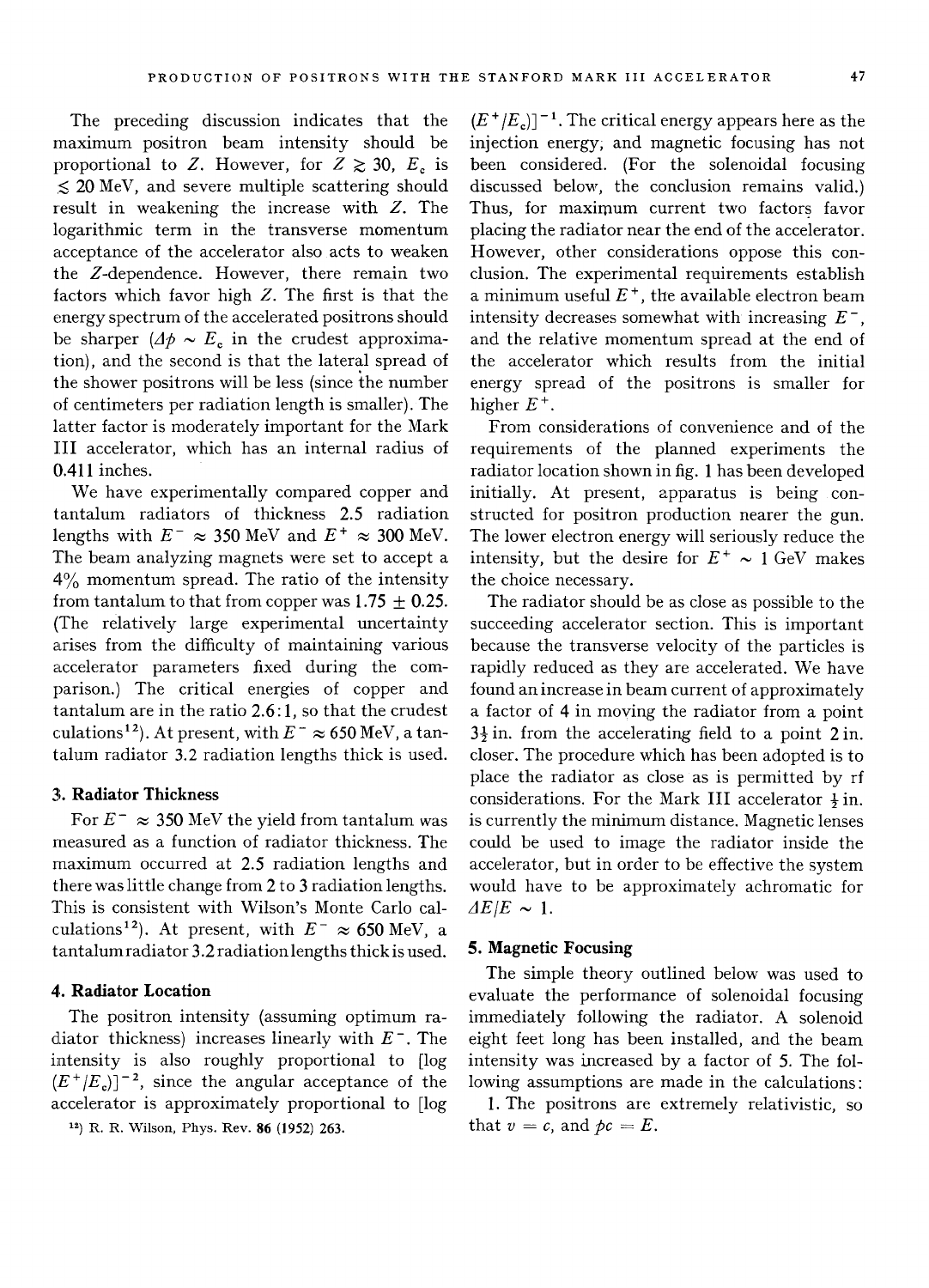2. The positrons are emitted from a point source on the accelerator axis.

3. The positrons are accelerated by a uniform electric field, parallel to the accelerator axist.

4. The magnetic field is uniform over the length of the solenoid, and parallel to the accelerator axis, and drops abruptly to zero at each end of the solenoid.

Although assumption 1 is the only completely justifiable one, the others result in great simplicity and little loss of usefulness.

In cylindrical coordinates, let  $z$  be the distance along the axis of the accelerator, measured from the positron radiator, while  $r$  and  $\Phi$  are the radial and azimuthal coordinates. Let  $e$  be the positron charge, *ea* the positron energy-gain per unit length along the accelerator, and  $H$  the solenoid field. Gaussian units will be used. Consider a positron produced at ( $z = 0$ ,  $r = 0$ ,  $\Phi = 0$ ) with energy  $E_i$ , which immediately enters the region of uniform magnetic and electric fields. The motion is given by the following equations:

$$
\Phi = (H/2a) \ln \left[ (a e z + E_i) / E_i \right], \tag{1a}
$$

$$
r = (2E_i \theta_i / He) | \sin \Phi | , \qquad (1b)
$$

where  $\theta_i$  is the angle at injection between the positron velocity and the z axis. The path is a helix of constant radius  $E_i \theta_j / He$ , with its axis parallel to the *z* axis and displaced a distance  $E_i\theta_i/He$ from it. The pitch of the helix increases as the positron is accelerated, since  $d\phi/dz$  is proportional to  $(z + E_i/ea)^{-1}$ .

In the limit  $H \rightarrow 0$ , sin  $\Phi \rightarrow \Phi$ , and eqs. (1a) and (lb) yield the result:

$$
r = \frac{E_i \theta_i}{ae} \ln \left[ \frac{aez + E_i}{E_i} \right] \tag{2}
$$

which applies to a constant gradient accelerator with no solenoidal focusing.

In assessing the effectiveness of a solenoid, the orbit inside it is found from (la) and (lb) while the

orbit downstream of it is found from (2). We assumed that  $H$  changes abruptly from a constant value within the solenoid to zero outside it. The positron orbit has continuous values of  $r, \dot{r}$ , and  $\Phi$ across this boundary, while  $\dot{\phi}$  goes to zero as the particle leaves the magnetic field<sup>13</sup>). (Qualitatively, the radial component of  $H$  straightens out the orbit.) The complete orbit from radiator to the end of the accelerator consists of properly matched solutions of (la), (lb), and (2). The displacement from the accelerator axis at the end of the machine is given by:

$$
r_3 = \frac{E_i \theta_i}{ea} \left| \frac{\sin \Phi_2}{\Phi_2} \ln \left( \frac{E_2}{E_i} \right) + \cos \Phi_2 \ln \left( \frac{E_3}{E_2} \right) \right|, \quad (3)
$$

where subscripts 2 and 3 refer to quantities evaluated at the end of the solenoid and at the end of the accelerator, respectively.

The beam intensity is proportional to  $[(\theta_i)_{max}]^2$ , where  $(\theta_i)_{max}$  is the maximum injection angle for which the orbit remains inside the accelerator aperture. For an accelerator of constant inner radius  $r_a$ ,  $(\theta_i)_{max}$  is given by the smaller of the two values:

$$
(\theta_{i})_{\max} = \frac{ear_{a}}{E_{i}} \left[ \frac{\Phi_{2}}{\ln \left( \frac{E_{2}}{E_{i}} \right)} \right]
$$
(4)

$$
(\theta_{i})_{\max} = \frac{ear_{a}}{E_{i}} \left| \frac{\sin \Phi_{2}}{\Phi_{2}} \ln \left( \frac{E_{2}}{E_{i}} \right) + \cos \Phi_{2} \ln \left( \frac{E_{3}}{E_{i}} \right) \right|^{-1} \Big| . \qquad (5)
$$

Eq. (4) comes from eliminating  $H$  from (1b) by means of (la). This equation holds if the orbit first reaches the accelerator aperture inside the solenoid. Eq. (5) holds if the limiting aperture is at the end of the accelerator. For  $\Phi_2 = \pi/2$ ,  $3\pi/2$ ,  $5\pi/2$ , ... the orbit downstream of the solenoid is parallel to the accelerator axis (the solenoid focuses at infinity) and both equations yield the same result. For a limited range of  $\Phi$  above these values the solenoid

t The Mark III is not a constant gradient (i.e., uniform field) accelerator. However, an approximate solution taking account of the non-uniform gradient differs by only a few per cent from the constant gradient case with the gradient set equal to its average value.

<sup>&</sup>lt;sup>13</sup>) W. K. H. Panofsky and M. Phillips, Classical Electricity and Magnetism (Addison-Wesley, Reading, Massachusetts, 1955) Ch. 23.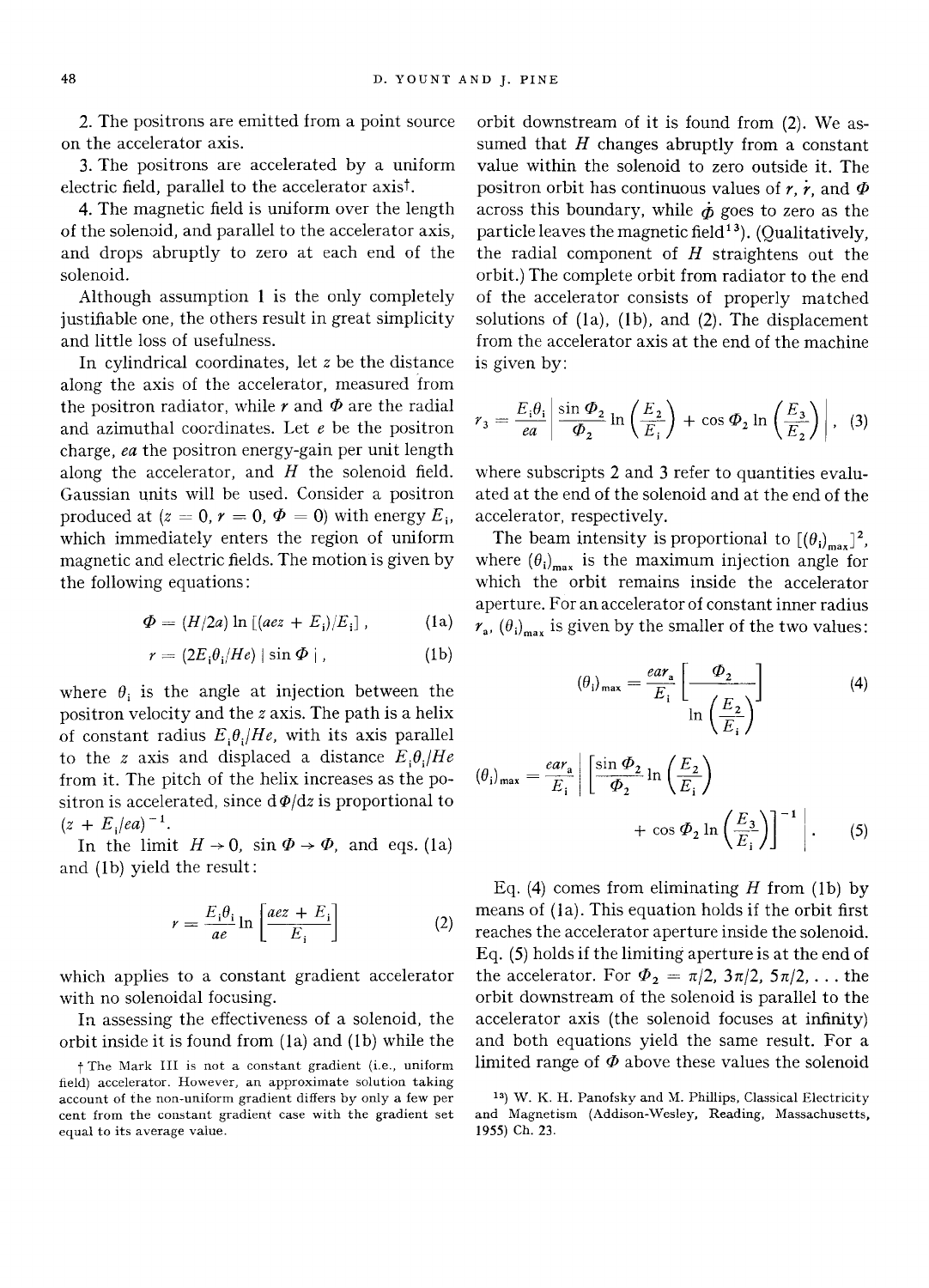focus is sufficiently optimal that eq. (4) holds; otherwise, eq. (5) is correct. Figure 3 shows the expected relative variation of  $(\theta_i)_{\text{max}}$  with  $\Phi_2$  for the eight foot solenoid, assuming energy values  $E_i = 8.5 \text{ MeV}, E_i = 32.5 \text{ MeV}, \text{and } E_i = 300 \text{ MeV}.$ 

The simple theory is expected to be optimistic for two reasons. First, in practice the positrons emerge



Fig. 3. Calculated and measured relative acceptance angles,  $(\theta_i)_{\text{max}}$ , as a function of  $\Phi_2$ . The curves refer to tantalum radiator, eight foot solenoid,  $E^- \approx 350$  MeV,  $E^+ \approx 300$  MeV.

from the radiator over a finite area determined by the size of the electron beam and the radial spread of the shower. Second, the positrons have a broad energy spectrum. The  $\Delta \Phi_2$  regions show on fig. 3 are for a range of  $E_1$  from 4 to 12 MeV. Experimental results (square roots of relative intensities) are also shown in fig. 3. If  $r<sub>a</sub>$  is assumed to be reduced by a factor  $\sim$  2 inside the solenoid (which is a plausible way to take account of the beam size), then the height of the theoretical peaks is reduced by a factor  $\sim$  2 and reasonable agreement is seen in the region near  $\Phi_2 = \pi/2$ . The value of H at the experimentally observed maximum\_ is about 700 gauss, consistent with expectations.

It was possible to run the solenoid up to about 3000 gauss ( $\Phi_2 \approx 2\pi$ ). At the high fields, experimental results were not very reproducible and there were indications that excessive radial steering was generated by the solenoid. In no case was an intensity comparable to that for  $\Phi_2 \approx \pi/2$  observed. The dashed extension of the experimental curve in fig. 3 represents a rough average of our observations. In view of the expected range of  $\Delta \Phi_2$ , it was not anticipated that higher fields would lead to significantly better intensities than that obtained at the first maximum. The measurement and correction of magnetic asymmetries of the solenoid are not convenient and hence have not been attempted for this installation. In future installations this problem will be given more attention.

It was also possible to attain  $\Phi_2 = \pi/2$  with subsections of the solenoid 2 feet and 4 feet long, beginning at the radiator. The maximum intensities occurred at values of  $H$  consistent with the theory, and decreased slowly with the solenoid length, being about 20% lower for 2 feet than for 8 feet. Ideally, the short high-field case is expected to be better, but its larger chromatic aberration  $(\Delta \Phi_2)$ plausibly explains the observed decrease. From eq. (la):

$$
\frac{\mathrm{d}\Phi_2}{\Phi_2} = \frac{az_2}{(a e z_2 + E_i) \ln \left[ (a e z_2 + E_i) / E_i \right]} \frac{\mathrm{d}E_i}{E_i}
$$

where  $z_2$  is the solenoid length. This equation is useful in considering chromatic aberration. In the limit of an extremely short solenoid  $(aez_2 \ll E_i)$ ,  $d\Phi/\Phi \approx dE_i/E_i$ . For a long solenoid *(aez*<sub>2</sub>  $\gg E_i$ ),  $d\Phi/\Phi \approx [\ln(E_2/E_i)]^{-1} dE_i/E_i$  and the reduction of chromatic aberration with solenoid length is apparent. Since eventually one gains only logarithmically, the eight-foot solenoid is a reasonable. choice.

### **6. Summary**

As a result of the work discussed above it has been possible to attain a beam intensity of  $7 \times 10^6$ positrons per pulse (60 pulses per second) through a  $\frac{1}{2}$  in. collimator at the end of the accelerator. This is for a positron energy of 300 MeV with an energy spread of  $\pm$  1% defined by the analyzing magnet system. A typical electron beam under these conditions is about 5  $\times$  10<sup>10</sup> electrons per pulse, while the electron beam incident on the positron radiator is about  $1.5 \times 10^{11}$  electrons per pulse. The net conversion efficiency from electrons to relatively mono-energetic positrons is thus about  $5 \times 10^{-5}$ , while the ratio of energy-analyzed beams is about  $1.4 \times 10^{-4}$ .